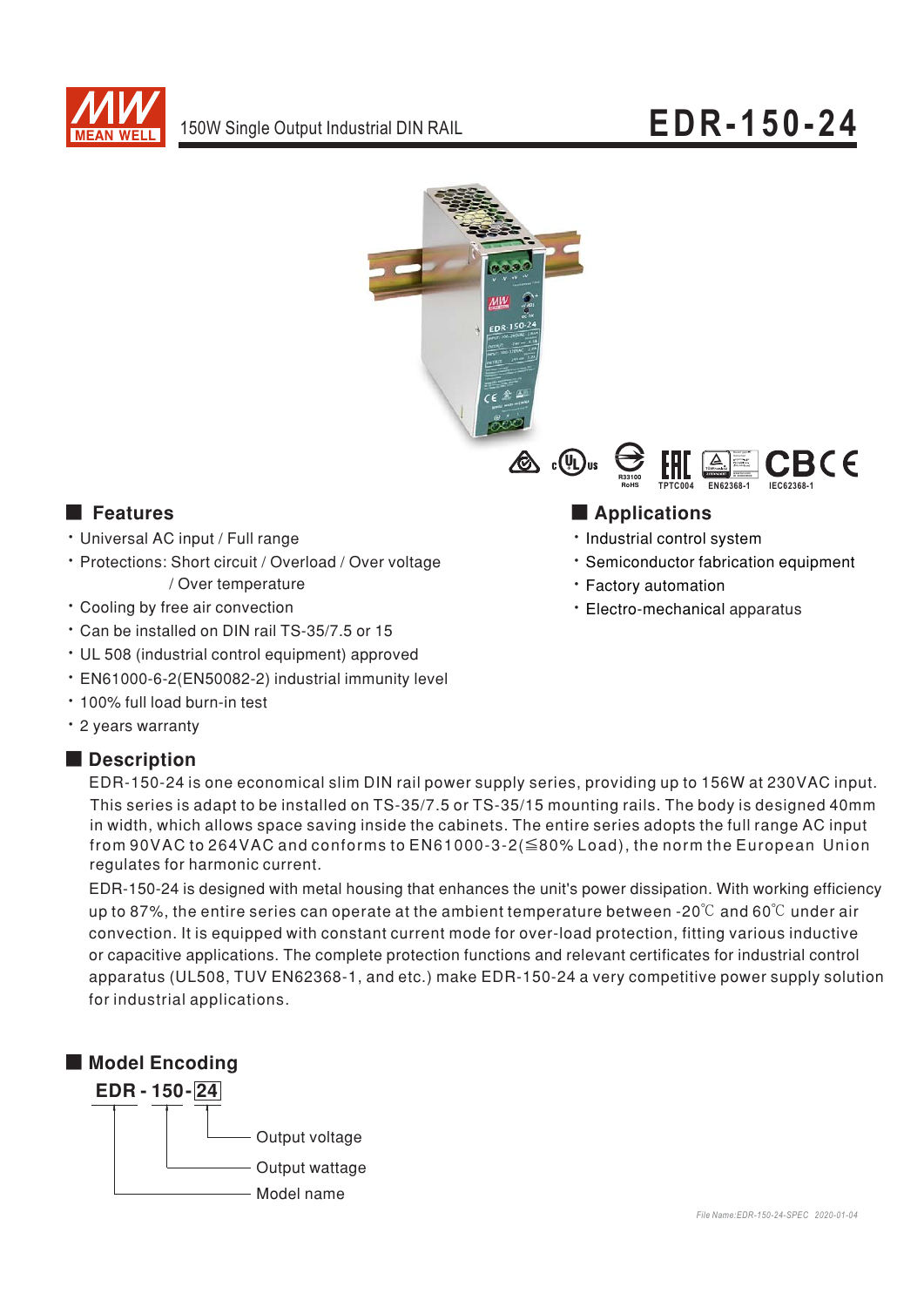

#### **SPECIFICATION**

| <b>MODEL</b>        |                                                                                                                                                                               | EDR-150-24                                                                                                                                                |
|---------------------|-------------------------------------------------------------------------------------------------------------------------------------------------------------------------------|-----------------------------------------------------------------------------------------------------------------------------------------------------------|
|                     | <b>DC VOLTAGE</b>                                                                                                                                                             | 24V                                                                                                                                                       |
|                     | <b>RATED CURRENT</b>                                                                                                                                                          | 6.5A / 230VAC<br>5.2A/115VAC                                                                                                                              |
|                     | <b>CURRENT RANGE</b>                                                                                                                                                          | $0 - 6.5A / 230VAC$<br>$0 - 5.2A / 115VAC$                                                                                                                |
|                     | <b>RATED POWER</b>                                                                                                                                                            | 156W / 230VAC<br>125W / 115VAC                                                                                                                            |
|                     | RIPPLE & NOISE (max.) Note.2 150mVp-p                                                                                                                                         |                                                                                                                                                           |
| <b>OUTPUT</b>       | <b>VOLTAGE ADJ. RANGE</b>                                                                                                                                                     | $24 - 28V$                                                                                                                                                |
|                     | <b>VOLTAGE TOLERANCE Note.3</b>                                                                                                                                               | ±1.0%                                                                                                                                                     |
|                     | <b>LINE REGULATION</b>                                                                                                                                                        | ±0.5%                                                                                                                                                     |
|                     | <b>LOAD REGULATION</b>                                                                                                                                                        | ±1.0%                                                                                                                                                     |
|                     | <b>SETUP, RISE TIME</b>                                                                                                                                                       | 1500ms. 60ms/230VAC<br>3000ms, 60ms/115VAC at full load                                                                                                   |
|                     | <b>HOLD UP TIME (Typ.)</b>                                                                                                                                                    | 16ms/230VAC<br>10ms/115VAC at full load                                                                                                                   |
|                     | <b>VOLTAGE RANGE</b>                                                                                                                                                          | Note 6 $90 - 264$ VAC<br>127 ~ 370VDC [DC input operation possible by connecting AC/L(+), AC/N(-)]                                                        |
| <b>INPUT</b>        | <b>FREQUENCY RANGE</b>                                                                                                                                                        | $47 \sim 63$ Hz                                                                                                                                           |
|                     | <b>EFFICIENCY (Typ.)</b>                                                                                                                                                      | 87%                                                                                                                                                       |
|                     | <b>AC CURRENT (Typ.)</b>                                                                                                                                                      | 2.6A/115VAC<br>1.7A/230VAC                                                                                                                                |
|                     | <b>INRUSH CURRENT (Typ.)</b>                                                                                                                                                  | 20A/115VAC<br>35A/230VAC                                                                                                                                  |
|                     | <b>LEAKAGE CURRENT</b>                                                                                                                                                        | <1mA/240VAC                                                                                                                                               |
|                     |                                                                                                                                                                               | 105 ~ 130% rated output power                                                                                                                             |
| <b>PROTECTION</b>   |                                                                                                                                                                               | Protection type : Constant current limiting, recovers automatically after fault condition is removed / 230VAC                                             |
|                     | <b>OVERLOAD</b><br>Note.7                                                                                                                                                     | 105 ~ 150% rated output power                                                                                                                             |
|                     |                                                                                                                                                                               | Protection type : Constant current limiting, recovers automatically after fault condition is removed / 115VAC                                             |
|                     |                                                                                                                                                                               | $29 - 33V$                                                                                                                                                |
|                     | <b>OVER VOLTAGE</b>                                                                                                                                                           | Protection type : Shut down o/p voltage, re-power on to recover                                                                                           |
|                     | <b>OVER TEMPERATURE</b>                                                                                                                                                       | Shut down o/p voltage, re-power on to recover                                                                                                             |
| <b>ENVIRONMENT</b>  | WORKING TEMP.                                                                                                                                                                 | -20 $\sim$ +60°C (Refer to "Derating Curve")                                                                                                              |
|                     | <b>WORKING HUMIDITY</b>                                                                                                                                                       | $20 \sim 95\%$ RH non-condensing                                                                                                                          |
|                     | <b>STORAGE TEMP., HUMIDITY</b>                                                                                                                                                | $-40 \sim +85^{\circ}$ C, 10 ~ 95% RH                                                                                                                     |
|                     | <b>TEMP. COEFFICIENT</b>                                                                                                                                                      | $\pm$ 0.03%/°C (0~50°C)                                                                                                                                   |
|                     | VIBRATION                                                                                                                                                                     | Component:10 ~ 500Hz, 2G 10min./1cycle, 60min. each along X, Y, Z axes; Mounting: Compliance to IEC60068-2-6                                              |
|                     | <b>SAFETY STANDARDS</b>                                                                                                                                                       | UL508, TUV EN62368-1, EAC TP TC 004, BSMI CNS14336-1 approved; (meet EN60204-1)                                                                           |
| <b>SAFETY &amp;</b> | <b>WITHSTAND VOLTAGE</b>                                                                                                                                                      | I/P-O/P:3KVAC I/P-FG:2KVAC O/P-FG:0.5KVAC                                                                                                                 |
| <b>EMC</b>          | <b>ISOLATION RESISTANCE</b>                                                                                                                                                   | I/P-O/P, I/P-FG, O/P-FG:>100M Ohms / 500VDC / 25 °C / 70% RH                                                                                              |
| (Note 4)            | <b>EMC EMISSION</b>                                                                                                                                                           | Compliance to EN55032 (CISPR32) Class A, EN61000-3-2, Class A (≦80% Load), EN61000-3-3, EAC TP TC 020, CNS13438 Class A                                   |
|                     | <b>EMC IMMUNITY</b>                                                                                                                                                           | Compliance to EN61000-4-2,3,4,5,6,8,11, EN55024, EN61000-6-2 (EN50082-2), heavy industry level, criteria A, EAC TP TC 020                                 |
|                     | <b>MTBF</b>                                                                                                                                                                   | MIL-HDBK-217F (25 $\degree$ C)<br>472.5K hrs min.                                                                                                         |
| <b>OTHERS</b>       | <b>DIMENSION</b>                                                                                                                                                              | 40*125.2*113.5mm (W*H*D)                                                                                                                                  |
|                     | <b>PACKING</b>                                                                                                                                                                | 0.6Kg; 20pcs/13Kg/1.16CUFT                                                                                                                                |
| <b>NOTE</b>         |                                                                                                                                                                               | 1. All parameters NOT specially mentioned are measured at 230VAC input, rated load and 25°C of ambient temperature.                                       |
|                     | 2. Ripple & noise are measured at 20MHz of bandwidth by using a 12" twisted pair-wire terminated with a 0.1uf & 47uf parallel capacitor.                                      |                                                                                                                                                           |
|                     |                                                                                                                                                                               | 3. Tolerance : includes set up tolerance, line regulation and load regulation.                                                                            |
|                     | 4. The power supply is considered a component which will be installed into a final equipment. The final equipment must be re-confirmed that it still meets<br>EMC directives. |                                                                                                                                                           |
|                     | 5. Installation clearances : 40mm on top, 20mm on the bottom, 5mm on the left and right side are recommended when loaded permanently with full power.                         |                                                                                                                                                           |
|                     |                                                                                                                                                                               | In case the adjacent device is a heat source, 15mm clearance is recommended.                                                                              |
|                     |                                                                                                                                                                               | 6. Derating may be needed under low input voltage. Please check the derating curve for more details.                                                      |
|                     |                                                                                                                                                                               | 7. Hiccup mode at 90~100VAC, recovers automatically after fault condition is removed.                                                                     |
|                     |                                                                                                                                                                               | 8. The ambient temperature derating of 3.5°C/1000m with fanless models and of 5°C/1000m with fan models for operating altitude higher than 2000m(6500ft). |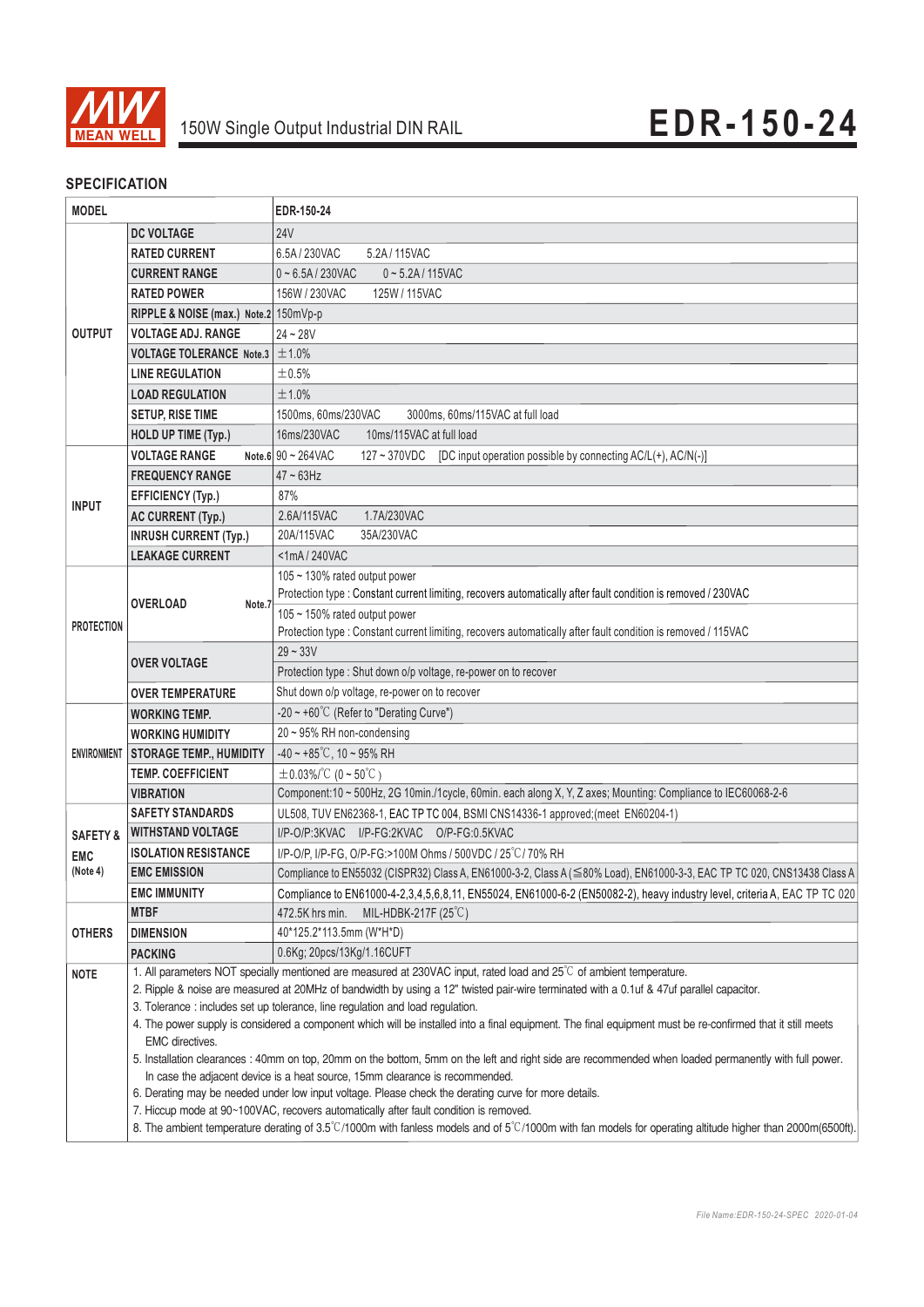

# 150W Single Output Industrial DIN RAIL **EDR-150-24**